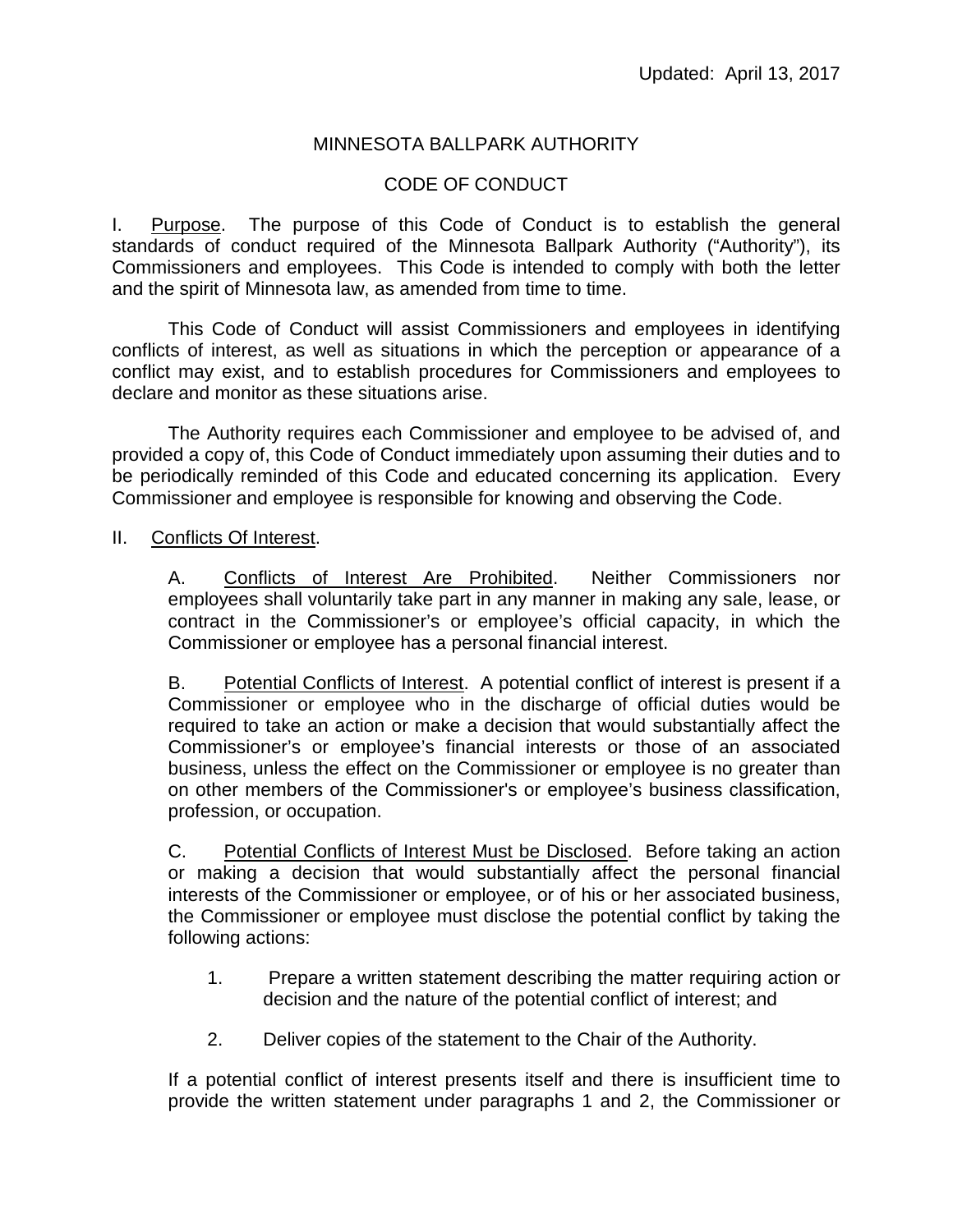employee must orally inform the Authority of the potential conflict in open meeting session.

# D. Required Actions for Commissioner or Employee with Potential Conflict of Interest.

- 1. If an employee has a potential conflict of interest, the employee's supervisor shall immediately assign the matter in which the potential conflict arises, if possible, to another employee who does not have a conflict of interest.
- 2. If a Commissioner has a potential conflict of interest the Commissioner shall:
	- a. Abstain, if possible, from influence over the action or decision in question.
	- b. File a statement describing the potential conflict and the action taken, if the Commissioner is not permitted or is otherwise unable to abstain from action in connection with the matter. The statement shall be filed with the Authority, within a week of the action taken.
	- c. Not chair a meeting, participate in any vote, offer any motion or discussion, or otherwise attempt to influence other Commissioner's on the matter giving rise to the potential conflict of interest.

III. Authority May Approve Certain Affiliations. Even if a particular situation does not give rise to an actual or potential conflict of interest, the perception of a conflict of interest should also be avoided. Therefore, before an employee accepts a position of any type, paid or unpaid, or becomes a member of or participant with any vendor, contractor, supplier, or any party doing business with or contracting with the Authority, (the "Affiliation") the employee shall give notice describing such affiliation to the Executive Director of the Authority. The Executive Director shall present the proposed Affiliation in writing to the Board of Commissioners for approval or disapproval based on whether the perception of a conflict of interest may reasonably arise. The Board of Commissioners shall make its determination promptly and the Executive Director shall communicate such determination to the employee.

This paragraph is intended to supplement and not to replace the conflict of interest provisions contained elsewhere in this Code of Conduct.

IV. Conflict of Interest Pursuant to Minnesota Statutes Section 43A.38. The following actions by a Commissioner or employee shall be deemed a conflict of interest and subject to the procedures outlined in Section II: